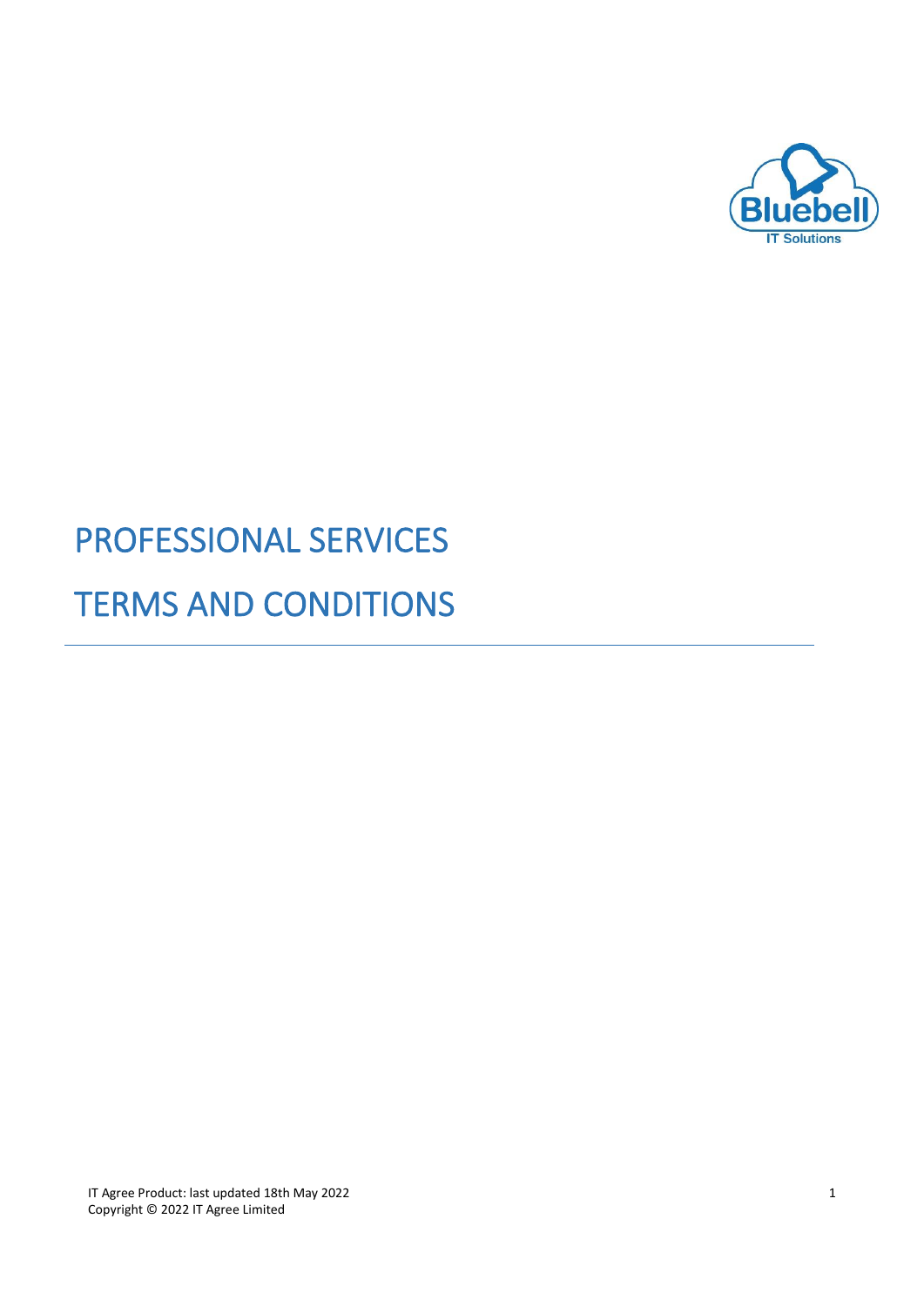## PROFESSIONAL SERVICES TERMS AND CONDITIONS

This Statement of Work is subject to the Supplier's Master Terms and Conditions available here:

#### <https://www.wearebluebell.co.uk/Documents/Bluebell-IT-Solutions-Master-T-and-Cs.pdf>

**Bluebell Technology Solutions Limited ("Supplier") will provide services and deliverables to the Customer in accordance with these terms and conditions. The Supplier may amend or replace these terms and conditions on one month's written notice to the Customer in which case the Customer will be requested to acknowledge and accept the updated terms and conditions prior to further services and deliverables being provided. For existing Contracts, the terms and conditions in place at the time that the Contract was made continue to apply for that Contract, unless the Customer agrees otherwise in writing. By ordering services and/or deliverables from the Supplier as described in these terms and conditions, the Customer acknowledges and accepts that these terms and conditions apply. Any additional or different terms that the Customer includes in any communication with the Supplier will not be binding on the Supplier or included in any Contract unless expressly agreed upon in writing by the Supplier.**

In these terms and conditions, and in any Accepted Proposal or Statement of Work, capitalized words have the meanings given to them in clause 16.

#### 1 **Requests for Services**

- 1.1 The Customer may at any time request the Supplier to provide services that are generally available from the Supplier. If the Supplier cannot provide the requested services for whatever reason, the Supplier will notify the Customer.
- 1.2 When the Supplier receives a request for services from the Customer:
	- (a) in the case of Small Tasks (which are tasks estimated to take three hours or less), the Supplier will provide the Services at the Supplier's applicable standard rates without issuing any written proposal or description of the services to be provided);
	- (b) in all other cases, issue a Proposal or draft Statement of Work.

When work is commenced as a 'Small Task' the Supplier is not confirming that the work will be completed within the maximum time for a Small Task and may issue a Proposal or Statement of Work if it appears that a longer time period will be required.

- 1.3 A 'Contract' is made (which in each case include these terms and conditions):
	- (a) in the case of Small Tasks, when the Supplier commences supply of the requested Services; or
	- (b) in the case of Proposals, if and when a Proposal is accepted in writing by the Customer ('Accepted Proposal'); or
	- (c) in the case of Statements of Work, if and when a Statement of Work is signed by both parties.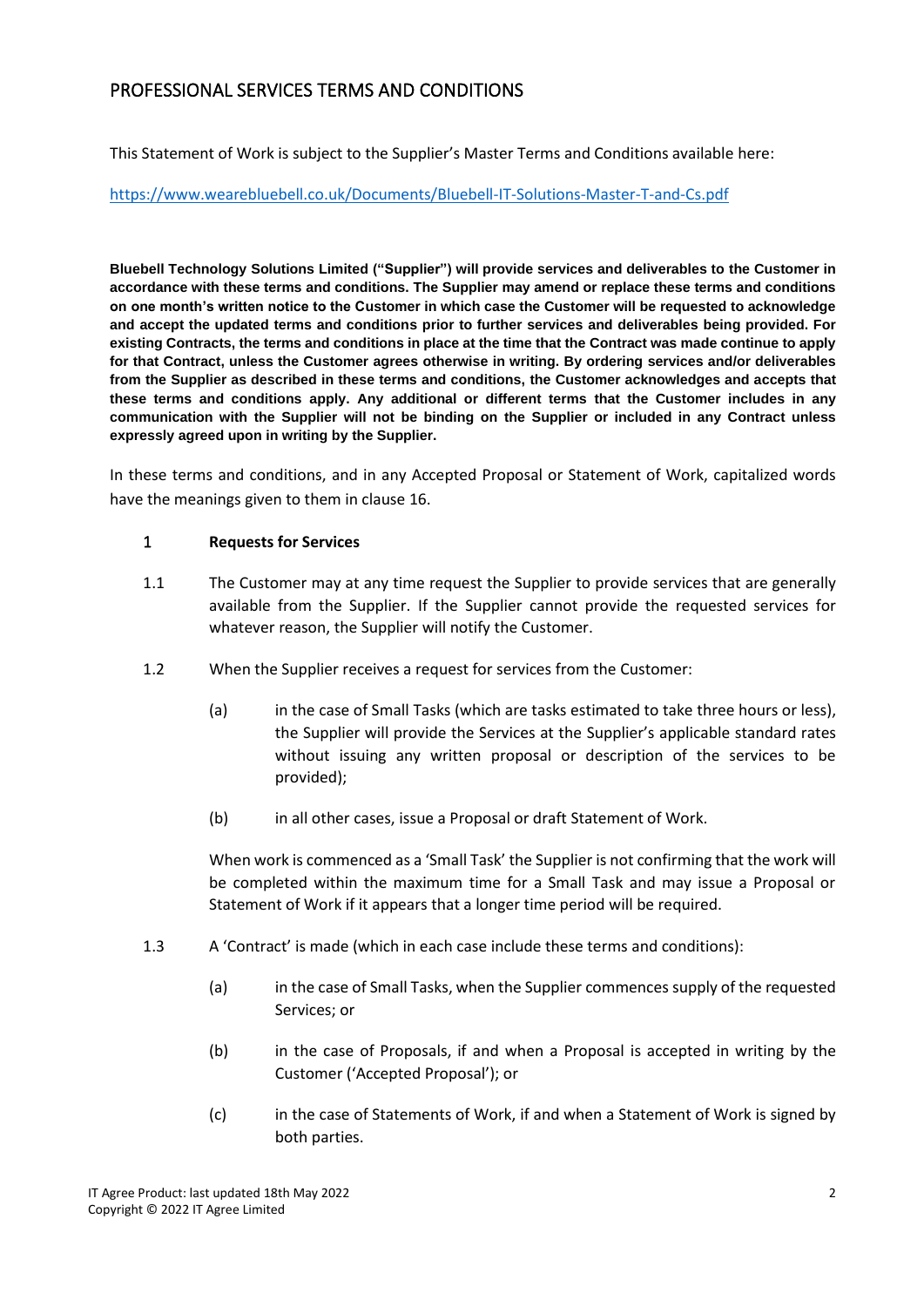#### 2 **Provision of Services and Deliverables**

- 2.1 The Supplier will provide the Services and Deliverables to the Customer:
	- (a) with reasonable skill and care;
	- (b) within the agreed timeframes (if any);
	- (c) in accordance with:
		- i. the Contract;
		- ii. currently accepted principles and practices applicable to the provision of the Services;
		- iii. all applicable laws; and
		- iv. the reasonable instructions of the Customer.
- 2.2 Where Services and Deliverables are provided in the areas described in clause 2.2(d), (e) and (f) below, the Customer acknowledges and accepts that the Services and Deliverables are intended to:
	- (a) provide guidance to the Customer;
	- (b) reduce risk for the Customer;

and while the Supplier draws on the Supplier's relevant experience and skills and information available to the Supplier, the Supplier provides no assurance to the Customer that the Services and Deliverables will meet the Customer's requirements or provide a full solution.

For the purposes of this clause 2.2, the relevant areas are:

- (c) cyber security guidance;
- (d) deliverables to address cyber risks;
- (e) cloud services delivery;
- (f) backup services delivery;
- (g) on-premise device, server, network configuration;
- (h) IT infrastructure consultancy;

#### 3 **Customer's obligations**

- 3.1 The Customer will:
	- (a) in all matters in relation to each Contract act reasonably and make reasonable decisions bearing in mind any time constraints specified in the applicable Accepted Proposal or Statement of Work;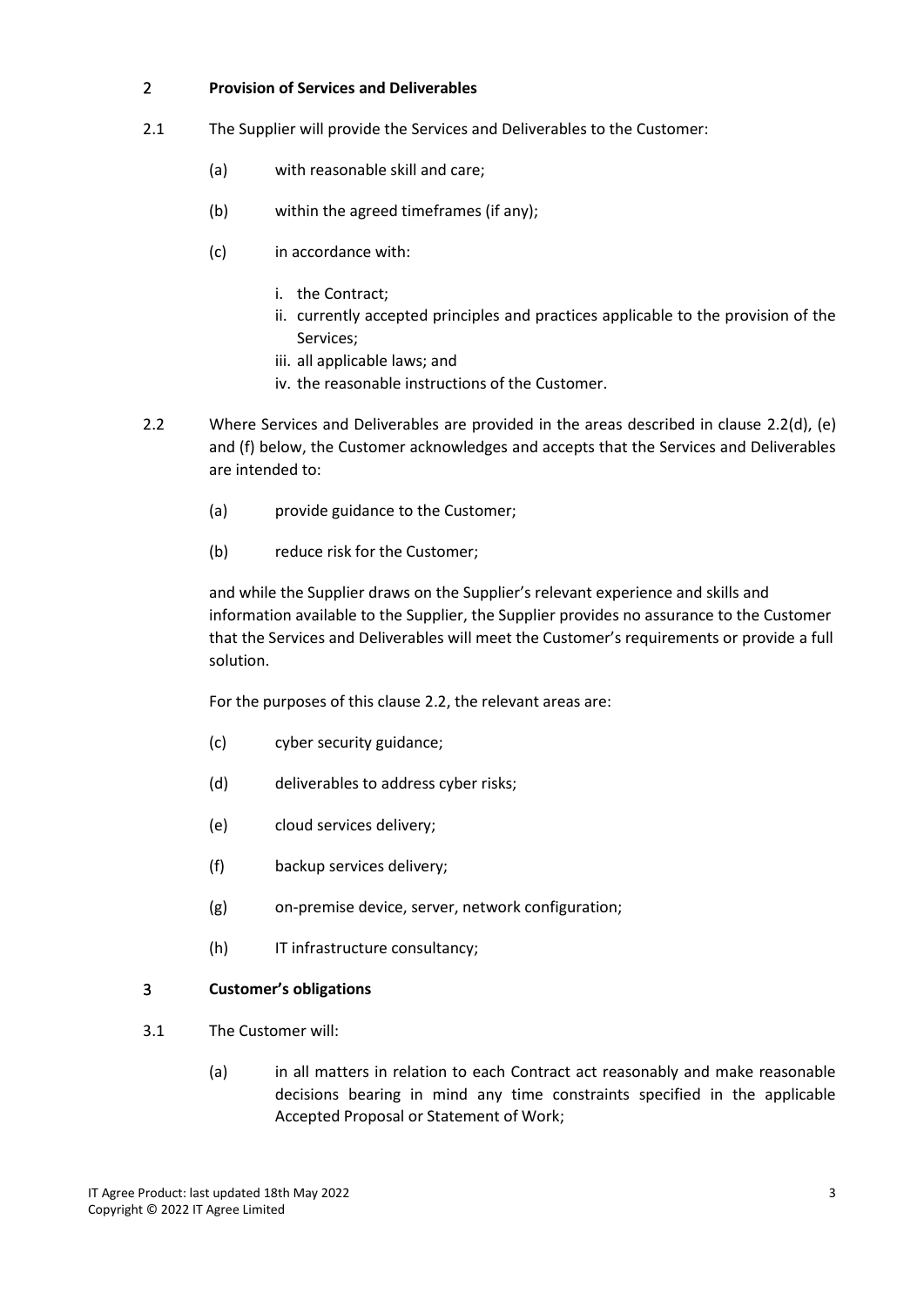- (b) perform each Contract, make all decisions and provide all sign-offs required of the Customer, and where applicable run acceptance testing, in accordance with the timing in the applicable Accepted Proposal or Statement of Work, subject to performance by the Supplier;
- (c) make available to the Supplier in a timely manner (and in accordance with any timeframes which the Customer has agreed to) all facilities and all assistance, including personnel, information, services and equipment reasonably required by the Supplier;
- (d) where required to provide data to the Supplier, provide that data in a format suitable for import and otherwise as reasonably requested by the Supplier;
- (e) meet all of the Customer's obligations as specified in these terms and conditions and in any applicable Accepted Proposal or Statement of Work;
- (f) provide the Supplier with such access to its systems as reasonably required by the Supplier; and
- (g) undertake frequent and adequate data backups (or ensure that these are undertaken). The Customer should ensure that backups are always completed, as well as ensuring the backups are secure and checking that they can be successfully restored.
- 3.2 The Supplier has no liability for deficiencies in Services or Deliverables provided to the Customer that result from the acts or omissions of the Customer or which result from provision of the Services or Deliverables in accordance with Customer's instructions.
- 3.3 The Supplier may require access to and/or the use of certain software, information and other things owned by the Customer or owned or licensed to the Customer by the Customer's suppliers ("Customer Materials") in performing the Services and certain Customer Materials may be provided to the Supplier to be incorporated into or used in the development of the Deliverables. The Customer represents and warrants to the Supplier that the Customer has all requisite authority to permit the Supplier to access and use the Customer Materials as required and that such access and use will not infringe any third party's intellectual property rights.

## 4 **Variations and change requests**

- 4.1 If the Customer requires any variation to the Deliverables or Services, or any other aspect of an Accepted Proposal or Statement of Work, the Customer will make a request to the Supplier, in writing, with relevant details.
- 4.2 On receipt of a request under clause 4.1, the Supplier will:
	- (a) if the request involves three hours' work or less, confirm to the Customer in writing that the Supplier will action the request. All work undertaken in carrying out the request will be charged to the Customer at the Supplier's then current standard hourly rates; or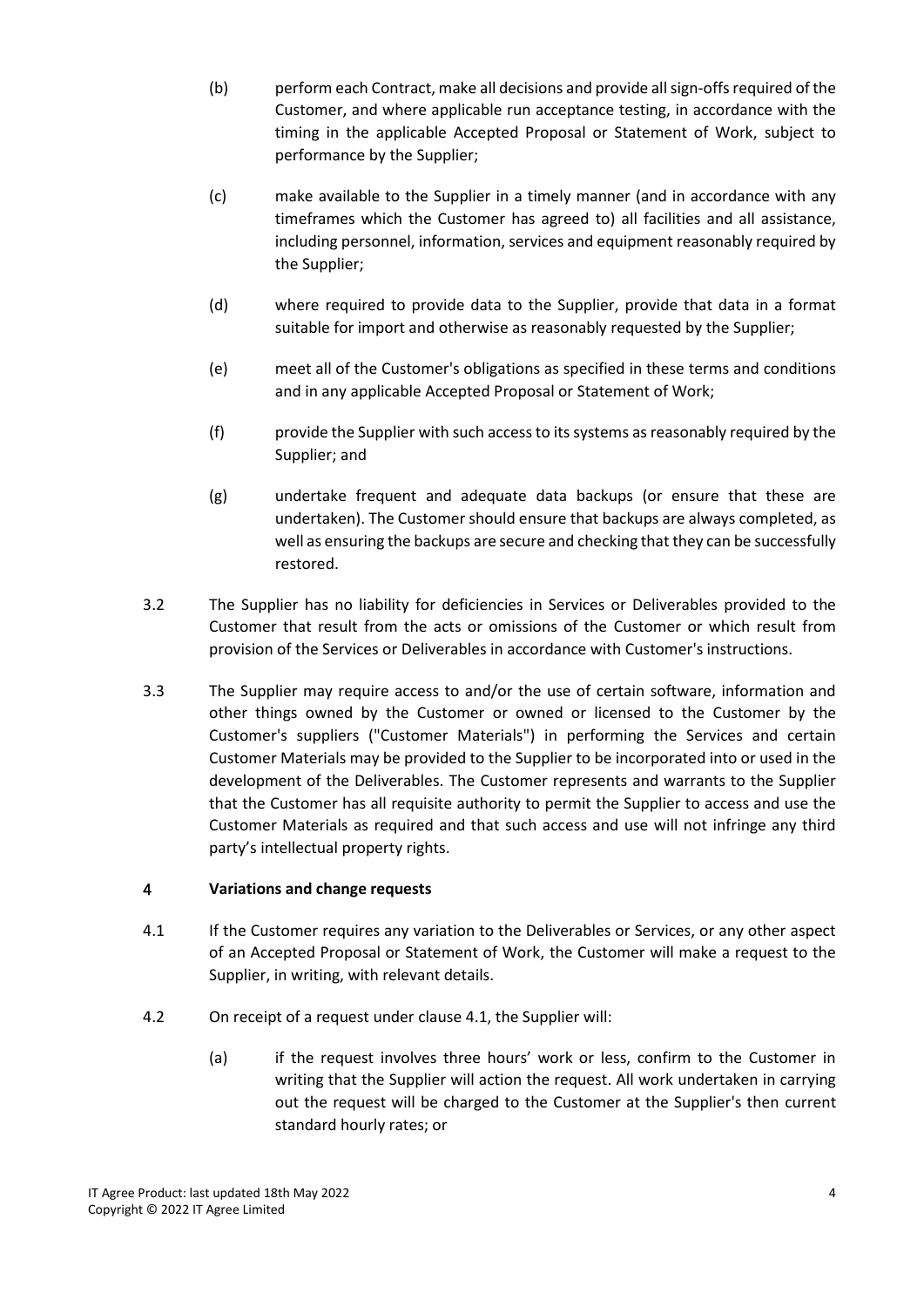- (b) if the request involves more than three hours' work advise the Customer that the Customer must submit a change request in respect of the request under clause 4.3, in which case clauses 4.3 – 4.6 (inclusive) apply.
- 4.3 The Customer may request a change to or in respect of the Deliverables or Services or any other aspect of an Accepted Proposal or Statement of Work by issuing to the Supplier a written change request, which if required by the Supplier will be written using the Supplier's change request form ("Change Request").
- 4.4 On receipt from the Customer of a Change Request, the Supplier will provide an estimate to the Customer for the Change Request ('Estimate') and notify the Customer of the likely impact on the timing of the work. All work carried out by the Supplier in preparing an Estimate will be charged to the Customer at the Supplier's then current standard rates, subject to a minimum charge of one hour which will apply to each Change Request received from the Customer.
- 4.5 The Customer has ten Working Days (unless stated otherwise in the Estimate) within which to accept the Estimate (and so confirm that the Customer wishes the Supplier to proceed with the Change Request) and acceptance must be in writing issued to the Supplier.
- 4.6 All communications under this clause 4 may be issued by email.

## 5 **Charges and expenses**

- 5.1 Unless otherwise agreed in an Accepted Proposal or Statement of Work:
	- (a) all Services are provided on a time and materials basis and the Supplier's standard rates apply;
	- (b) the Supplier will invoice the Customer on a monthly basis; and
	- (c) payment is due on the  $1<sup>st</sup>$  of the month following the date of the invoice.

The Supplier's standard rates apply as set out in the Accepted Proposal or Statement of Work or if not set out there are available on request from the Supplier.

- 5.2 All reasonable accommodation, travel and other expenses incurred in performing the Services and providing the Deliverables will be charged to the Customer provided that such expenses are identified and agreed in advance. Expenses will be invoiced on a monthly basis by the Supplier.
- 5.3 Subject to clause 5.5, the Customer must pay all invoices in full without set-off or deduction of any kind.
- 5.4 If required, the Customer will provide its credit card details to the Supplier to be held by an independent third party that is PCI compliant and authorizes the Supplier to use the credit card held in this way to pay each invoice issued to the Customer when payment is due. If the credit card payment is not successfully processed for any reason, the amount will remain owing by the Customer.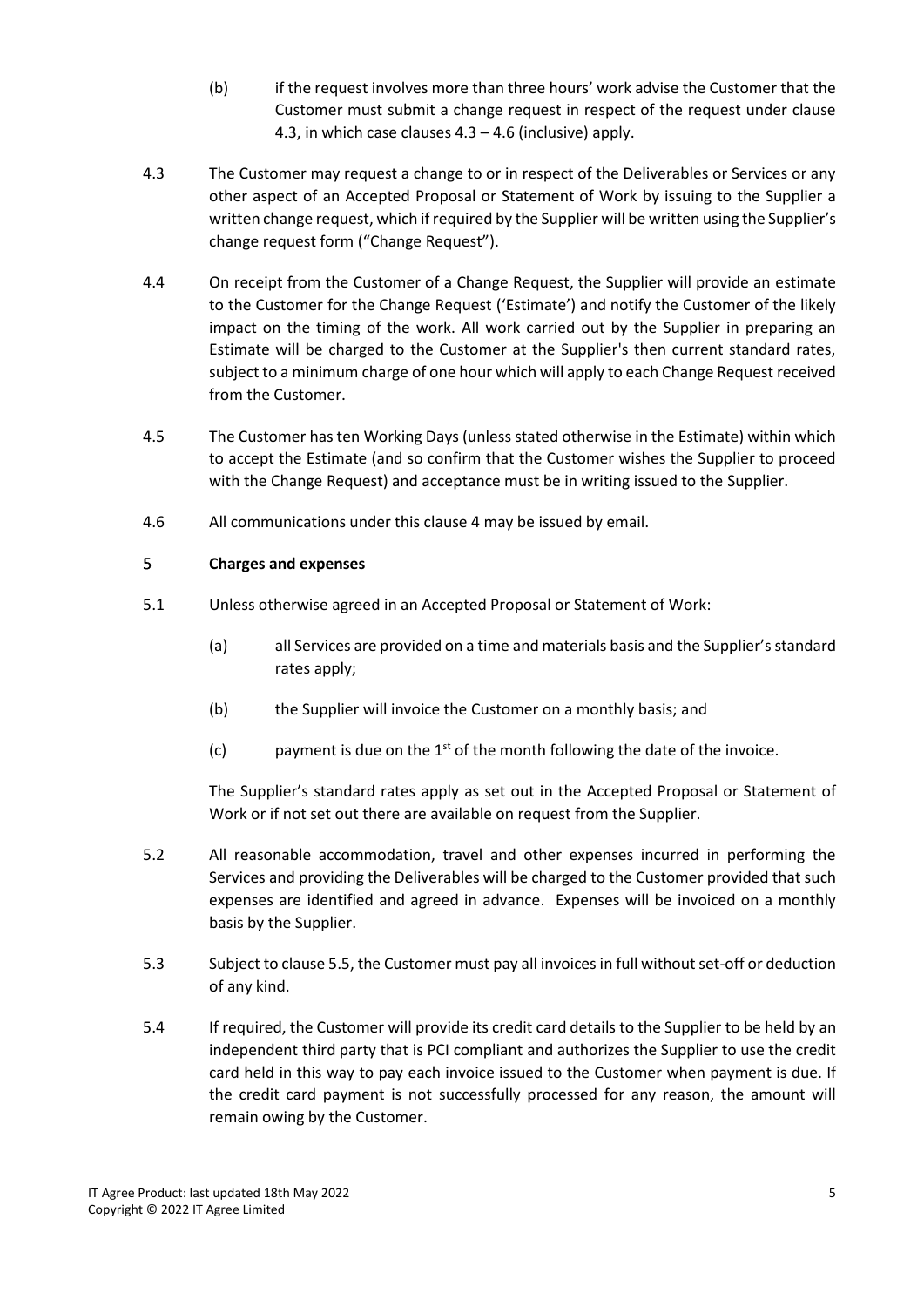5.5 The Supplier may increase its standard hourly rates from time to time but not more often than once every 12 months. One month's notice in writing will be given.

## 6 **Delay and cost impacts**

- 6.1 Unless expressly agreed otherwise in writing, where specific timing applies for performance of Services or supply of Deliverables, that timing is extended if:
	- (a) a delay by the Customer causes the Supplier to be delayed in performance of Services or supply of Deliverables; and
	- (b) the Supplier notifies the Customer of the delay or likelihood of delay as soon as this becomes apparent and provides updated timing details (with such evidence as may be reasonably required by the Customer).
- 6.2 Where there is a change in the Customer personnel involved in a Contract, and such change in personnel results in delays for the Supplier in performing its obligations under that Contract, the Supplier may on notice to the Customer amend the timing for supply of the Services and Deliverables to take account of that change.

## 7 **Personal Data and Data Protection**

7.1 Refer to the 'Personal Data and Data Protection' provisions in the Master Terms and Conditions.

## 8 **Intellectual property**

- 8.1 Unless agreed otherwise in an Accepted Proposal or a Statement of Work or otherwise agreed in writing and subject to clause 8.3 and the rights of any third parties, the Customer will own the Intellectual Property in the Deliverables on payment in full for those Deliverables.
- 8.2 The Customer or its licensors (as applicable) will retain any Intellectual Property rights that the Customer or its licensors (respectively) own in Customer Materials.
- 8.3 The Supplier owns the Intellectual Property in the means, methods, processes and knowhow that the Supplier employs to create the Deliverables or to otherwise perform the Supplier's obligations under each Contract, and in any of the Supplier's pre-existing library code used to create or incorporated into the Deliverables. The Supplier grants the Customer a non-exclusive licence to use the Intellectual Property referred to in this clause to the extent required for the Customer to make use of the Services and Deliverables, and otherwise give effect to a Contract. This licence will survive the termination of a Contract.
- 8.4 Documentation Deliverables: Where the Supplier prepares documentation under a scoping or discovery Proposal or Statement of Work which describe the design or manner in which a solution will be implemented for the Customer, the Customer is not permitted to provide a copy of the documentation Deliverables to any alternative supplier unless the relevant work has been paid for in full and after giving the Supplier the first opportunity to submit a Proposal for the implementation work or other relevant next stages.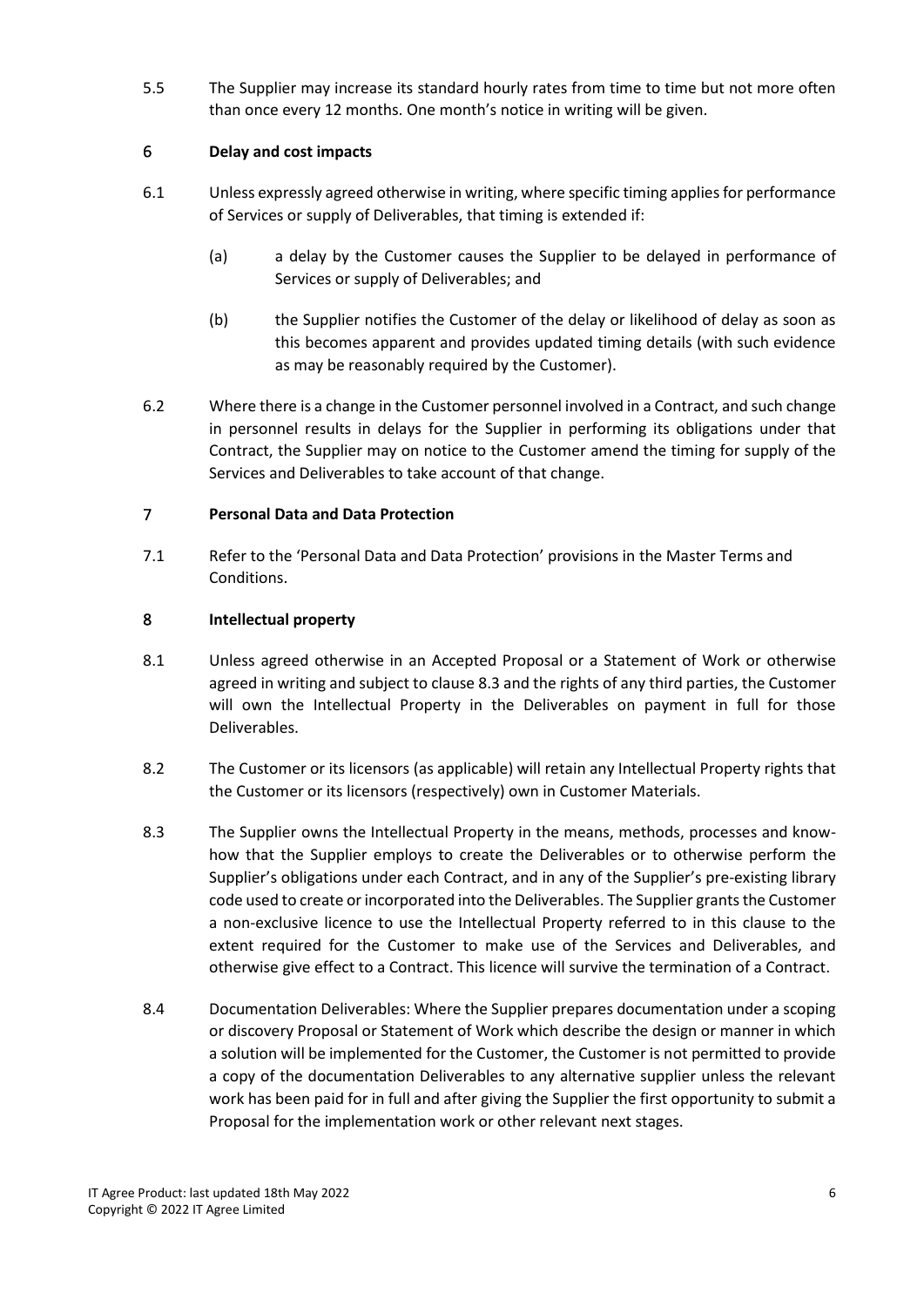## 9 **Personnel**

- 9.1 The Supplier will not change or re-assign personnel that are known by the Customer to be working on a Contract or which have been identified by name to the Customer, without notifying the Customer.
- 9.2 A situation may arise where one of the Supplier's staff members does not work well with one of the Customer's staff members or contractors. If this arises, the party first aware of the issue will raise this with the other party and the Supplier will promptly discuss ways to resolve the issue and restore a favourable working relationship.

## 10 **Warranty by Supplier**

- 10.1 The Supplier warrants that it has the ability to perform the agreed Services and that all Services will be performed with due care and skill by people that have the requisite skills, expertise and competency.
- 10.2 The Supplier will perform the Services to the generally accepted standards of professionalism within the Supplier's industry. The Supplier will assign personnel to perform the Services that have the requisite skills, expertise and competency for the project or task.
- 10.3 If a Deliverable includes the production of a document, the Supplier will produce that document from the information available. However, the Supplier cannot warrant the contents, accuracy or use of such information as the Supplier relies on information provided by the Customer and third parties.
- 10.4 Except as expressly provided in a Contract, all warranties, terms and conditions (including without limitation, warranties and conditions as to fitness for purpose and merchantability), whether express or implied by statute, common law or otherwise are excluded to the extent permitted by law.

## 11 **Warranty by the Customer**

11.1 The Customer warrants that it has all requisite right, power and authority to enter into each Contract and to obtain and use the Services and Deliverables supplied under it.

## 12 **Term and Termination of Contract**

- 12.1 Each Contract will commence on the date that the relevant Proposal becomes an Accepted Proposal or the date that the Statement of Work is signed by both parties (as applicable), unless the Accepted Proposal or Statement of Work specifies an alternative commencement date. Contracts for Small Tasks will commence when the Supplier commences supply of the Services.
- 12.2 Each Contract will continue until the Contract is terminated under this clause 12 or in accordance with the Master Terms and Conditions.
- 12.3 Either party may terminate a Contract at any time without cause on giving thirty days' notice in writing to the other party provided that if any work is outstanding under the Contract, such termination will only take effect on completion and payment in full by the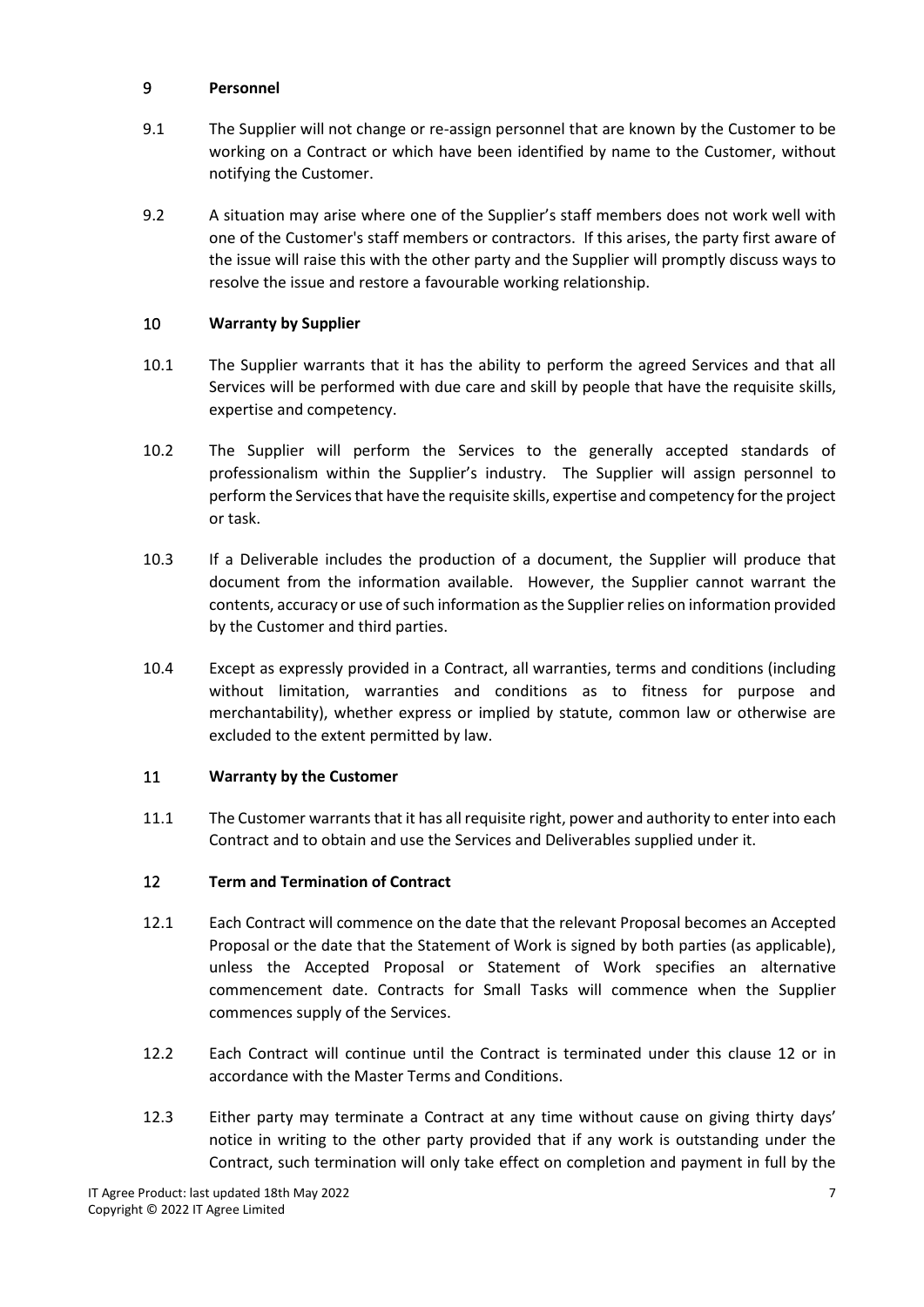Customer of all such work. The Customer may waive the requirement that the Supplier complete all work but must pay all amounts under the Contract as if that waiver had not been given.

- 12.4 Either party may terminate a Contract immediately (or with effect from any later date that it may nominate) by written notice to the other party if:
	- (a) one or more Insolvency Events occurs in relation to that other party. For the purposes of this clause, 'Insolvency Event' means, in respect of a party (other than for the purpose of solvent reconstruction or amalgamation):
		- i. a receiver, manager or liquidator is appointed over the party's undertaking or assets or the party enters into any assignment, composition or arrangement with its creditors; or
		- ii. the party is unable to pay its debts when due or is deemed unable to pay its debts under any law or suspends payment to its creditors.
	- (b) the other party commits a material breach of any of its obligations under the Contract and fails to remedy that breach within 30 days of prior written notice of such breach. For the purposes of this clause 12.2 (b), non-payment by the Customer for a period of 30 days or more after due date of any undisputed invoice constitutes a material breach by the Customer.

## 13 **Consequences of termination**

- 13.1 On termination of a Contract, without limiting either party's rights or remedies including any rights or remedies that a party may have under the Master Terms and Conditions:
	- (a) all amounts owed to the Supplier under the Contract which accrued before termination will be due and payable in accordance with the payment terms in that Contract;
	- (b) the Supplier will deliver to the Customer all Deliverables paid for by the Customer.
- 13.2 On any termination of a Contract, all clauses which by their nature survive termination, will survive the termination.

## 14 **Liability**

- 14.1 Except as provided in clause 14.2, the liability and indemnity provisions in the Master Terms and Conditions apply to every Contract.
- 14.2 The Supplier's liability under each Contract is limited to direct loss only, to the amount paid by the Customer to the Supplier under that Contract.

## 15 **Order of precedence**

- 15.1 Unless expressly specified otherwise in these terms and conditions, if there is any inconsistency between:
	- (a) these terms and conditions; and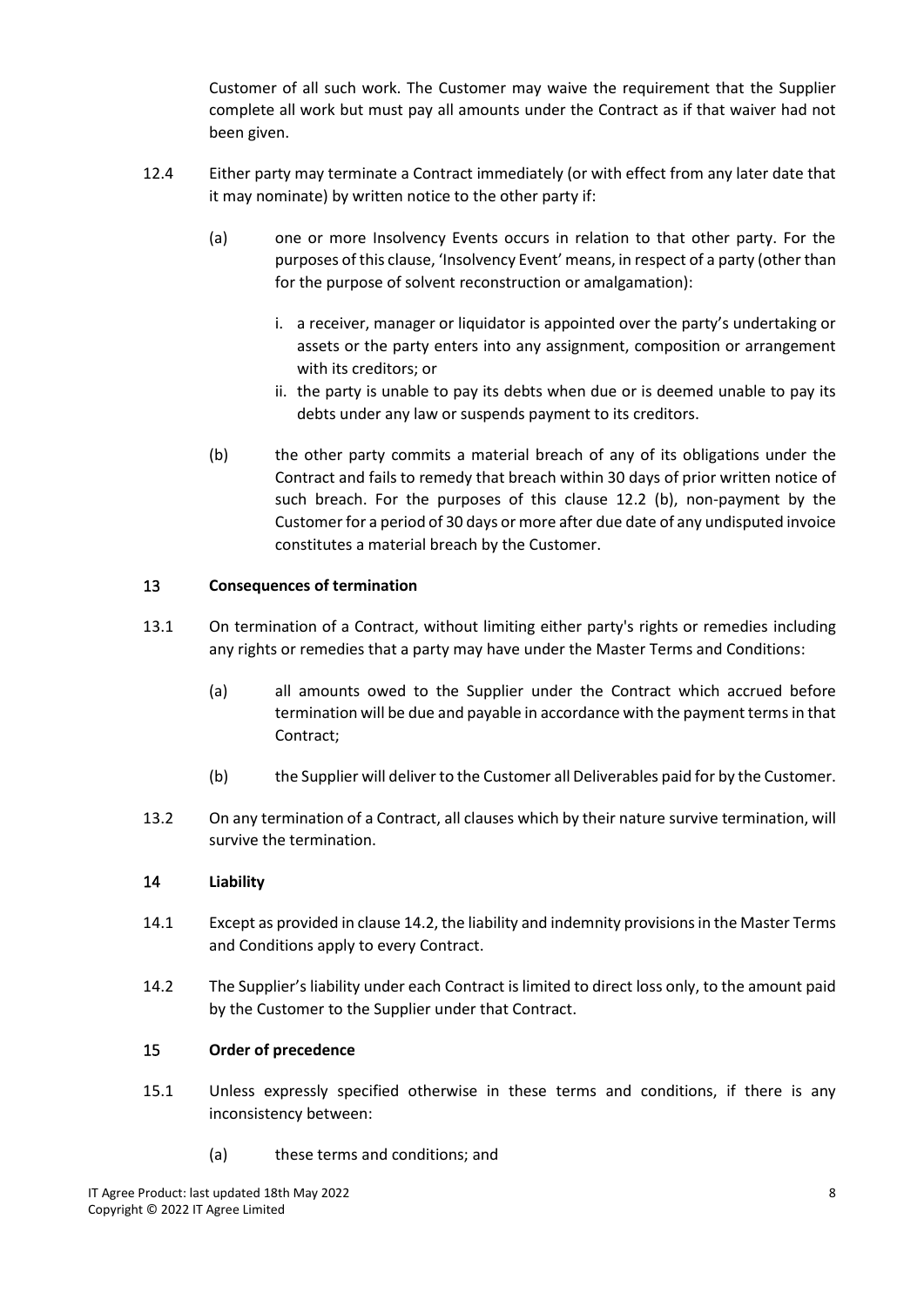#### (b) an Accepted Proposal or Statement of Work,

these terms and conditions will take precedence.

#### 16 **Definitions and interpretation**

#### 16.1 In these terms and conditions:

**"Accepted Proposal"** has the meaning given to that term under clause 1.3(b), with the relevant accepted proposal being as varied by any Confirmed Changes;

**"Confirmed Change"** means a change that is carried out under clause 4.2(a) or a Change Request that is approved by the Customer under clause 4.5;

**"Contract"** has the meaning given to that term in clause 1.3;

**"Customer"** means the organisation identified as the customer in the Accepted Proposal or Statement of Work or the organisation on whose behalf a Small Task is requested;

**"Customer Materials"** has the meaning given to that term in clause 3.3;

**"Deliverables"** means deliverables to be provided by the Supplier to the Customer under an Accepted Proposal or Statement of Work which includes the results of provision of the Services, as varied by any Confirmed Changes (and excludes SaaS subscriptions and licensed software which is supplied, where applicable, subject to the applicable SaaS agreement or software licence agreement (by whatever name called), and is not supplied under these terms and conditions);

**"Estimate"** has the meaning given to that term in clause 4.4;

**"Force Majeure Event"** means any war, riot, third party strike, pandemic, civil emergency, natural disaster or other circumstance of a similar nature that is outside of the control of the affected party;

**"Intellectual Property"** means copyright, patents, designs, trademarks, trade names, goodwill rights, trade secrets, confidential information and any other intellectual proprietary right or form of intellectual property;

**"Proposal"** means a document issued by the Supplier to the Customer which defines Services and/or Deliverables to be provided to the Customer (if the Proposal becomes an Accepted Proposal) and includes an estimate or quote for provision of those Services and/or Deliverables, a work order, a proposal, a work order or other form of document (noting that 'Statement of Work is separately defined);

**"Services"** means services to be provided by the Supplier to the Customer under an Accepted Proposal or a Statement of Work, as varied by any Confirmed Changes (and excludes SaaS subscriptions which are supplied, where applicable, subject to the applicable SaaS agreement (by whatever name called) and is not supplied under these terms and conditions);

**"Small Task"** means any request for Services made by the Customer to the Supplier (whether by telephone, email or otherwise) where: